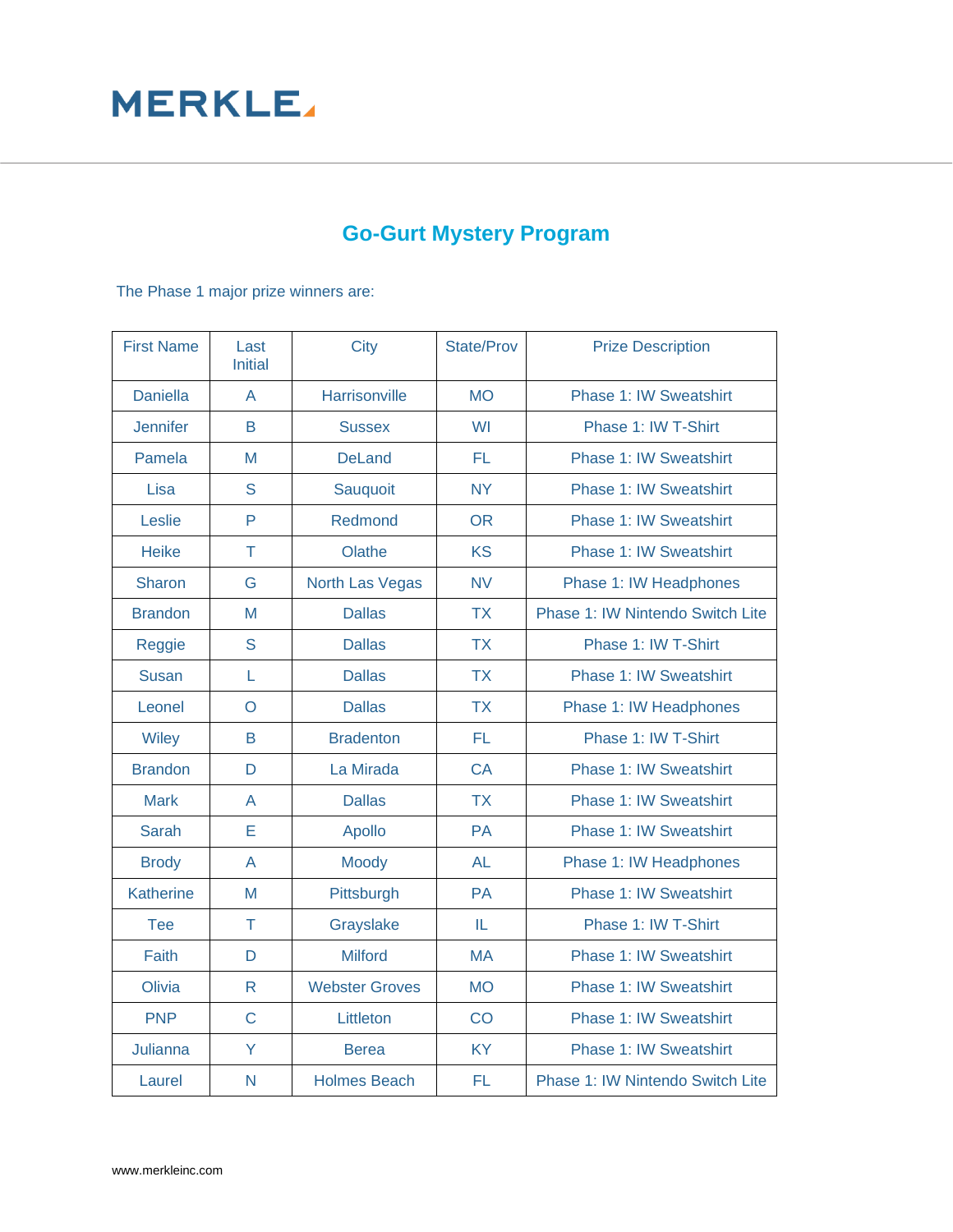| Christopher     | B           | Kenilworth              | <b>NJ</b> | Phase 1: IW T-Shirt              |
|-----------------|-------------|-------------------------|-----------|----------------------------------|
| Sarah           | B           | <b>Klamath Falls</b>    | <b>OR</b> | Phase 1: IW Sweatshirt           |
| Sherazad        | K           | <b>Bellaire</b>         | OH        | <b>Phase 1: IW Sweatshirt</b>    |
| theodore        | $\mathsf k$ | Windham                 | <b>NY</b> | Phase 1: IW T-Shirt              |
| <b>Nick</b>     | Е           | <b>Lake Forest</b>      | <b>CA</b> | Phase 1: IW Nintendo Switch Lite |
| linda           | p           | <b>Coal Township</b>    | PA        | <b>Phase 1: IW Sweatshirt</b>    |
| Jill            | Н           | <b>Granite Falls</b>    | <b>NC</b> | <b>Phase 1: IW Sweatshirt</b>    |
| <b>Jennifer</b> | B           | <b>Defuniak Springs</b> | FL.       | Phase 1: IW Headphones           |
| Chao            | P           | <b>Los Angeles</b>      | <b>CA</b> | Phase 1: IW Headphones           |
| Shanna          | P           | <b>Fort Pierre</b>      | <b>SD</b> | Phase 1: IW Headphones           |
| <b>Michael</b>  | Н           | Windber                 | PA        | <b>Phase 1: IW Sweatshirt</b>    |
| Philip          | W           | <b>Minneapolis</b>      | <b>MN</b> | <b>Phase 1: IW Sweatshirt</b>    |
| Quienton        | T           | Smyrna                  | <b>TN</b> | <b>Phase 1: IW Sweatshirt</b>    |
| Ryan            | K           | <b>Jackson</b>          | <b>NJ</b> | Phase 1: IW Sweatshirt           |
| Dominique       | Τ           | Antioch                 | <b>TN</b> | Phase 1: IW T-Shirt              |
| Robyn           | B           | <b>Mesquite</b>         | <b>TX</b> | <b>Phase 1: IW Sweatshirt</b>    |
| Helen           | Τ           | Orlando                 | FL        | Phase 1: IW Headphones           |
| <b>Daniel</b>   | G           | Chicago                 | IL        | <b>Phase 1: IW Sweatshirt</b>    |
| Anne            | Н           | <b>Emmett</b>           | MI        | <b>Phase 1: IW Sweatshirt</b>    |
| <b>Mike</b>     | J           | <b>Huntington Beach</b> | <b>CA</b> | Phase 1: IW-Nintendo Switch      |
| Janel           | J           | <b>Twin Lake</b>        | MI        | <b>Phase 1: IW Sweatshirt</b>    |
| Rob             | $\mathsf C$ | <b>Madison</b>          | WI        | Phase 1: IW Headphones           |
| <b>Cheri</b>    | B           | Louisville              | ΚY        | <b>Phase 1: IW Sweatshirt</b>    |
| norm            | W           | <b>Bedminster</b>       | <b>NJ</b> | Phase 1: IW T-Shirt              |
| <b>Breanne</b>  | W           | Honolulu                | HI        | <b>Phase 1: IW Sweatshirt</b>    |
| Cindi           | $\circ$     | <b>Martin</b>           | <b>KY</b> | Phase 1: IW Headphones           |
| <b>Ilana</b>    | I.          | <b>Bronx</b>            | <b>NY</b> | Phase 1: IW Sweatshirt           |
| Kimberly        | Н           | Hanover<br>Township     | PA        | <b>Phase 1: IW Sweatshirt</b>    |
| Kayla           | E           | Pearl                   | <b>MS</b> | <b>Phase 1: IW Sweatshirt</b>    |
| Eva             | J           | <b>Brooklyn</b>         | <b>NY</b> | Phase 1: IW Sweatshirt           |
| Jaran           | G           | Lexington               | <b>KY</b> | <b>Phase 1: IW Sweatshirt</b>    |